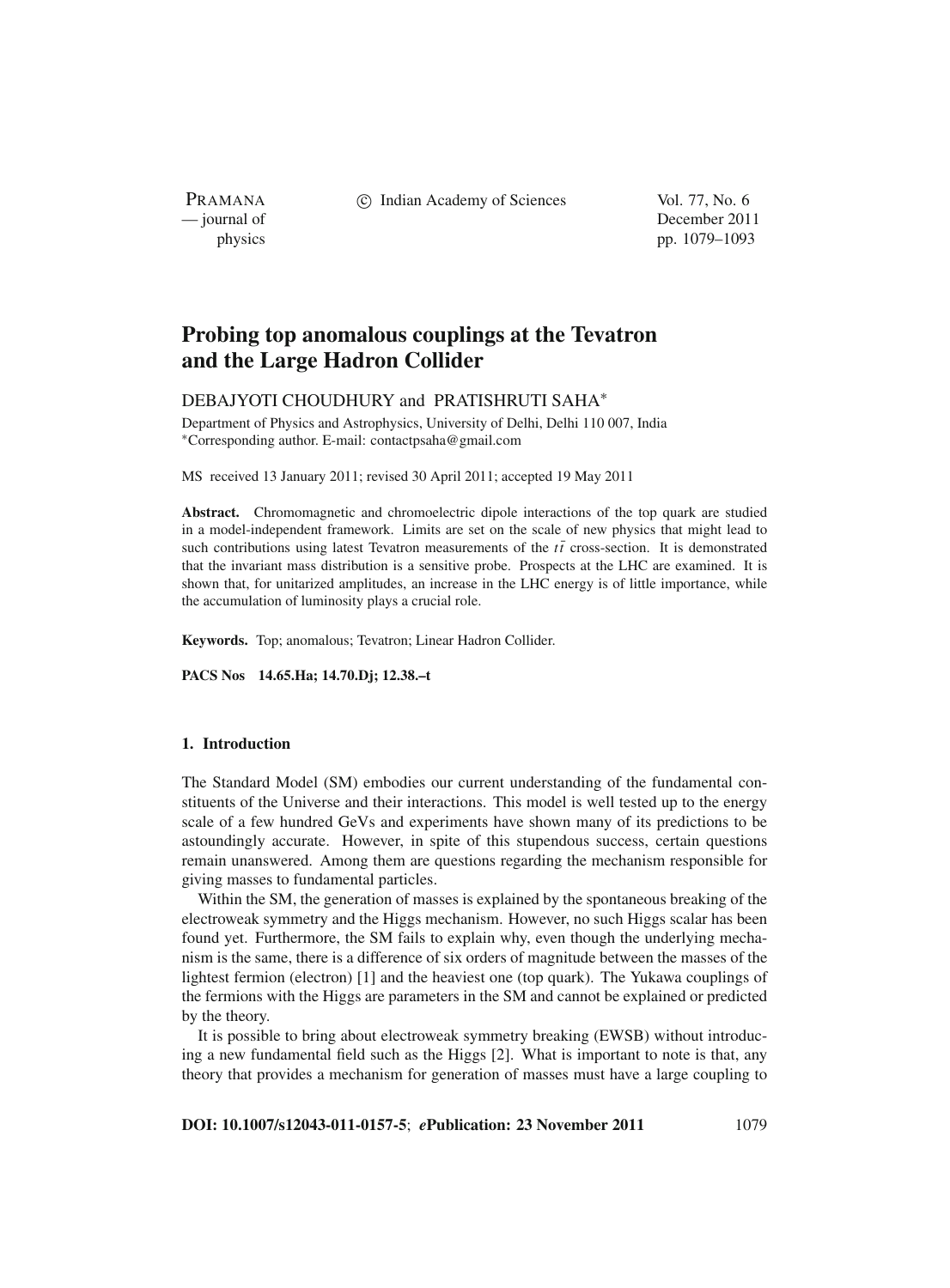the top quark. Consequently, even in the absence of an actual observation of the Higgs boson, experiments with the top may be used to probe the EWSB mechanism. Not only is the top quark the heaviest particle in the SM with a mass ∼175 GeV, its mass differs widely from those of the other fermions (the next heaviest is the *b*-quark with a mass of 4.2 GeV [3]). This prompts us to examine whether the top quark has couplings different from and in addition to those of the other quarks.

At the Tevatron proton–antiproton collider at Fermilab, the mass and charge of the top quark have been measured reasonably well [4,5]. But, the high threshold for top production has meant that its couplings are still not well measured. The possibility that the top quark has anomalous couplings is still open. Once the Large Hadron Collider at CERN comes into operation, precise measurements of top couplings and detection of anomalous couplings will be possible.

Various anomalous couplings of the top have been discussed in ref. [6]. Of these, the ones that pertain to the QCD-sector would be expected to modify the production rates significantly and, thus, to be probed during the early phase of the LHC. On the other hand, modifications of the electroweak couplings would play only a sub-dominant role in  $t\bar{t}$  production and it is the decay patterns that would be affected more by them. Consequently, a search for the latter type would require both a thorough understanding of the detector as well as the accumulation of large statistics. Given this, we concentrate here on the former set.

Large anomalous couplings may arise in a plethora of models. Prominent among these are scenarios of dynamical EWSB. Mechanisms for dynamic breaking of electroweak symmetry through the formation of  $t\bar{t}$  condensates are discussed in ref. [7]. Such scenarios require the top quark to have non-QCD 'strong' interactions and give rise to interaction terms such as *tttt* and *ttbb* which then contribute to the higher-order corrections to the *ttg* vertex. Contributions may also arise from theories with additional heavy fermions that couple to the top. Examples include, but are not limited to, little Higgs models [8,9] or models with extra space-time dimensions [10–12]. Another possibility is the SM augmented by colour-triplet or colour-sextet scalars that have Yukawa couplings with the top quark [13].

In a model-independent framework, the lowest-dimensional anomalous coupling of the top with the gluon can be parametrized by extra terms in the interaction Lagrangian of the form

$$
\mathcal{L}_{int} \ni \frac{g_s}{\Lambda} F_a^{\mu\nu} \bar{t} \sigma_{\mu\nu} (\rho + i \rho' \gamma_5) T_a t, \tag{1}
$$

where  $\Lambda$  denotes the scale of the effective theory. While  $\rho$  represents the anomalous chromomagnetic dipole moment of the top,  $\rho'$  indicates the presence of a (CP-violating) chromoelectric dipole moment. Within the SM,  $\rho'$  is non-zero only at the three-loop level and is, thus, tiny.  $\rho$ , on the other hand, receives a contribution at the one-loop level and is  $\mathcal{O}(\alpha_s/\pi)$  for  $\Lambda \sim m_t$ . The evidence for a larger  $\rho$  or  $\rho'$  would thus be a strong indicator of new physics lurking nearby. Whereas both  $\rho$  and  $\rho'$  can, in general, be complex, note that any imaginary part thereof denotes absorptive contributions and would render the Lagrangian non-Hermitian. We desist from considering such a possibility.

The phenomenological consequences of such anomalous couplings have been considered earlier in ref. [14]. However, we reopen the issue in light of the improved measurements of top quark mass and  $t\bar{t}$  cross-section and the first reported measurement of  $t\bar{t}$  invariant mass.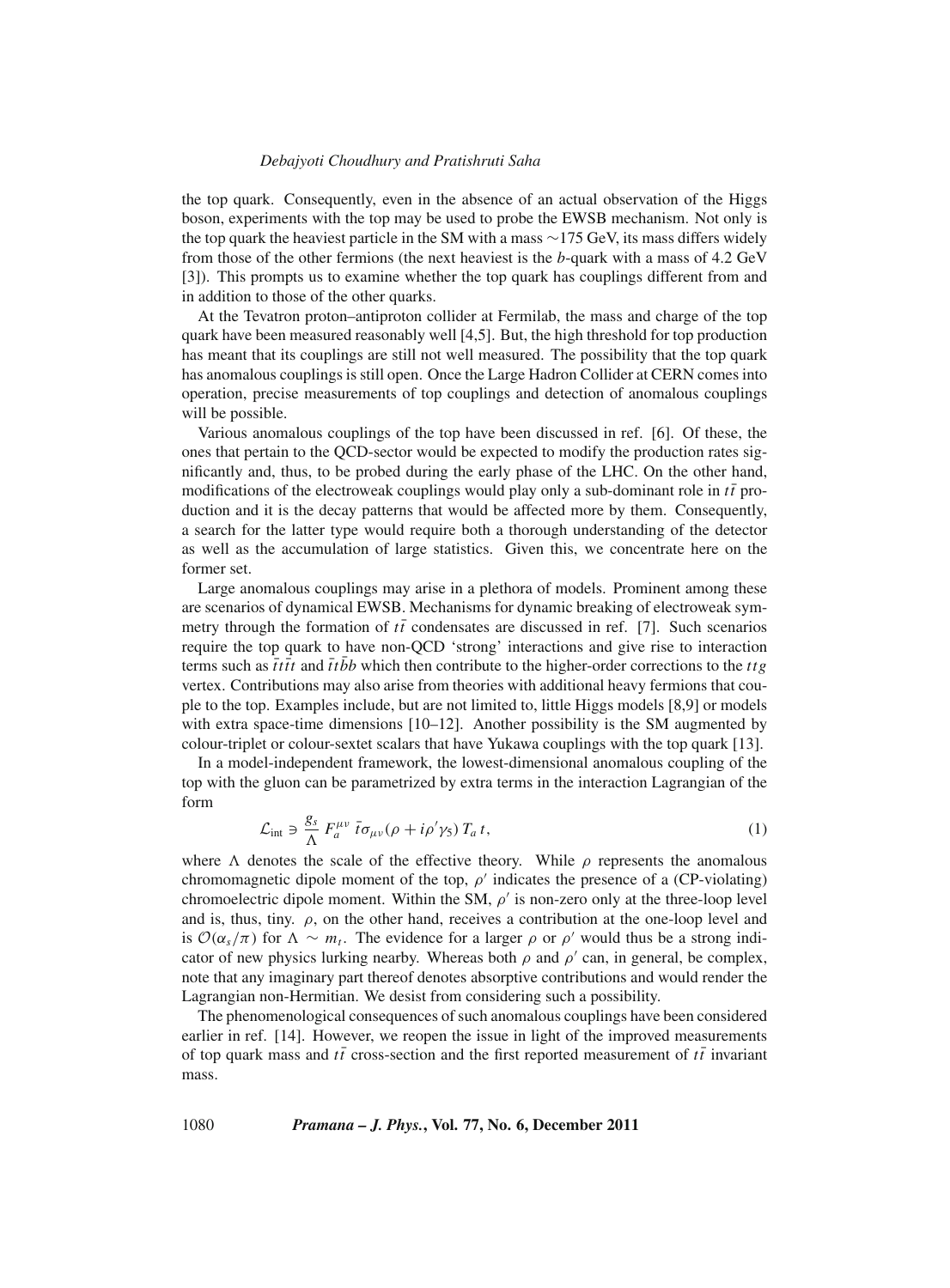### **2. Analytic calculation**

The inclusion of a chromomagnetic moment term leads to a modification of the vertex factor for the usual *ttg* interaction to  $ig_s[\gamma^\alpha + (2i\rho/\Lambda)\sigma^{\alpha\mu}k_\mu]T^a$  where *k* is the momentum of the gluon coming into the vertex. An additional quartic interaction involving two top quarks and two gluons is also generated [15] with the corresponding vertex factor being  $(2ig_s^2 \rho/\Lambda) f_{abc} \sigma^{\alpha\beta} T^c$ . The changes in the presence of the chromoelectric dipole moment term are analogous, with  $\rho$  being replaced by  $(i\rho' \gamma_5)$ .

At a hadron collider, the leading order contributions to  $t\bar{t}$  production come from the  $q\bar{q} \rightarrow t\bar{t}$  and  $gg \rightarrow t\bar{t}$  subprocesses. Summing (averaging) over spin and colour degrees of freedom and defining  $\Theta_{\pm} = 1 \pm \beta^2 \cos^2 \theta$  where  $\beta = \sqrt{1 - 4m_t^2/\hat{s}}$  and  $\theta$  are, respectively, the velocity and scattering angle of the top in the parton centre-of-mass frame, the differential cross-sections can be expressed as

$$
\left(\frac{2\hat{s}}{\pi\alpha_s^2\beta}\right)\frac{d\hat{\sigma}_{q\bar{q}}}{d\cos\theta} = \frac{2}{9}\Theta_+ + \frac{8}{9}\frac{m_t^2}{\hat{s}} \n+ \frac{32\rho m_t}{9\Lambda} + \frac{8\rho^2}{9\Lambda^2}(\hat{s}\Theta_- + 4m_t^2) + \frac{8\rho'^2}{9\Lambda^2}(\hat{s}\Theta_- - 4m_t^2), \n\left(\frac{2\hat{s}}{\pi\alpha_s^2\beta}\right)\frac{d\hat{\sigma}_{gg}}{d\cos\theta} = \frac{2}{3\Theta_-}\left(1 + \frac{4m_t^2}{\hat{s}} + \frac{m_t^4}{\hat{s}^2}\right) - \left(\frac{1}{3} + \frac{3}{16}\Theta_+ + \frac{3m_t^2}{2\hat{s}} + \frac{16m_t^4}{3\hat{s}^2}\frac{\Theta_+}{\Theta_-^2}\right) \n+ \frac{\rho m_t}{\Lambda}\left(-3 + \frac{16}{3\Theta_-}\right) + \frac{\rho^2}{\Lambda^2}\left[\frac{7}{3}\hat{s} + m_t^2\left\{-6 + \frac{34}{3\Theta_-}\right\}\right] \n+ \frac{\rho'^2}{\Lambda^2}\left[\frac{7}{3}\hat{s} + \frac{2m_t^2}{3\Theta_-}\right] \n+ \frac{\rho}{\Lambda}\left(\frac{\rho^2}{\Lambda^2} + \frac{\rho'^2}{\Lambda^2}\right)m_t\left(\frac{28}{3}\hat{s} - \frac{20}{3\Theta_-}m_t^2\right) \n+ \frac{4}{3}\left(\frac{\rho^2}{\Lambda^2} + \frac{\rho'^2}{\Lambda^2}\right)^2\left(\hat{s}^2\Theta_- - m_t^2\hat{s} + \frac{4}{\Theta_-}m_t^4\right). \tag{2}
$$

In each case, the first line refers to the SM result (we do not exhibit the electroweak contribution for the  $q\bar{q}$ -initiated process as it remains unaltered) and the rest encapsulate the consequences of the anomalous dipole moments.

It should be noted that there are neither terms with an odd power of  $\rho'$  nor do the expressions show any possibility of a forward–backward asymmetry, even in the presence of a non-zero  $\rho'$ . The two facts are inter-related. With  $\rho$  ( $\rho'$ ) representing a parity-even (odd) operator, clearly, terms odd in  $\cos \theta$  have to be proportional to odd powers of  $\rho'$ . On the other hand, with the chromoelectric dipole moment being a CP-violating one, an odd power of  $\rho'$  would denote a CP-odd (and *T*-odd) observable. It is easy to see that no such observable can be constructed out of the four momenta (the two initial state hadrons and the tops) alone. If we had the ability to measure the polarizations, that possibility would open up too [16]. Although preliminary efforts in this direction are underway [17], the accumulated statistics is unlikely to be enough to look for this subtle effect. Similarly, the presence of absorptive parts of  $\rho$  (or  $\rho'$ ) would have allowed for the existence of such terms (essentially by changing the properties of the operator under time reversal).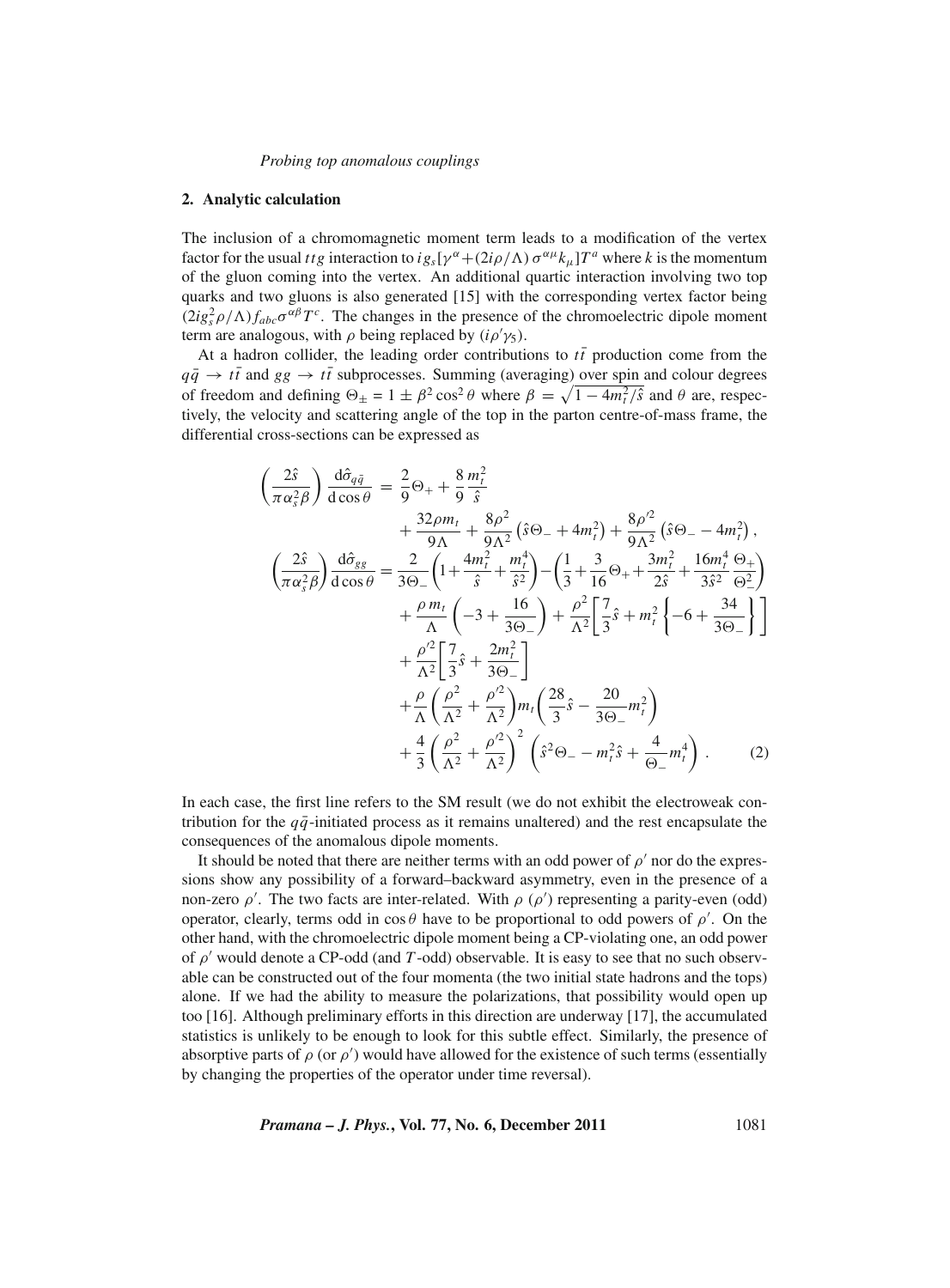A further feature is the growth of the cross-sections with energy as is expected in a theory with dimension-five (or higher) operators. While this may seem unacceptable on account of a potential loss of unitarity [18], one should realize that the theory of eq. (1) is only an effective one and is expected to be superseded beyond the scale  $\Lambda$ . While unitarity may be restored by promoting  $\rho$  ( $\rho'$ ) from constants to form-factors with appropriate powers of  $(1+\hat{s}/\Lambda^2)$ , this is an ad-hoc measure as the mechanism of unitarity restoration is intricately related to the precise nature of the ultraviolet completion. We desist from doing this with the *a posteriori* justification that the limits of sensitivity for  $\rho$  (as described in the next section) are far beyond the typical subprocess energies  $(\hat{s}/\Lambda \ll 1)$ . Furthermore, note that the terms of  $\mathcal{O}(\rho)$  do respect partial wave unitarity. These terms [19] appear only as a result of interference between pure QCD and the dipole contributions, and owing to the different chirality structures of the operators, have to be proportional to  $m_t$  (thereby suppressing the growth with energy).

### **3. Numerical analysis**

Armed with the results of the previous section, we compute the expected  $t\bar{t}$  cross-section at the Tevatron as well as the LHC. To this end, we use the CTEQ6L1 parton distribution sets  $[20]$  with  $m_t$  as the scale for both factorization as well as renormalization. For a consistent comparison with the cross-section measurement reported by the CDF Collaboration [21], we use  $m_t = 172.5$  GeV for the Tevatron analysis. For the LHC analysis, though, we use the updated value of  $m_t = 173.1$  GeV, obtained from the combined CDF+DØ analysis [4]. To incorporate the higher order corrections absent in our leading order results, we use the *K*-factors at the NLO+NLL level [22] calculated by Cacciari *et al* [23]. Once this is done, the theoretical errors in the calculation owing to the choice of PDFs and scale are ∼ 7–8% for the Tevatron and 9–10% for the LHC [23]. For the LHC operating at 7 TeV, though, we use the approximate NNLO cross-section as reported in ref. [24].

### 3.1 *Te*v*atron results*

At the Tevatron, the dominant contribution accrues from the  $q\bar{q}$  initial states, even on the inclusion of the dipole moments. While the  $\mathcal{O}(\rho^2, \rho^2)$  terms in d $\sigma/d \cos \theta$  are always positive (see eq. (2)), the flat  $\mathcal{O}(\rho)$  term can flip sign with  $\rho$ . This implies that for  $\rho > 0$ , the change in the cross-section,  $\delta\sigma$ , is positive. This severely constrains any deviation of the anomalous couplings in that direction. On the other hand, for  $\rho < 0$ , large cancellations may occur between various pieces of the cross-section. Consequently, substantial negative  $\rho$  could be admitted, albeit correlated with a substantial  $\rho'$ . This is exhibited by figure 1a which displays the parameter space that is still allowed by the Tevatron data, namely [21]

$$
\sigma_{t\bar{t}}(m_t = 172.5 \,\text{GeV}) = (7.50 \pm 0.48) \,\text{pb}.\tag{3}
$$

The near elliptical shape of the contours is but a reflection of the fact that, at the Tevatron, the  $q\bar{q}$  contribution far supersedes the *gg* one.

Having seen the extent to which cancellations may, in principle, be responsible for hiding the presence of substantial dipole moments, we now restrict ourselves to the case where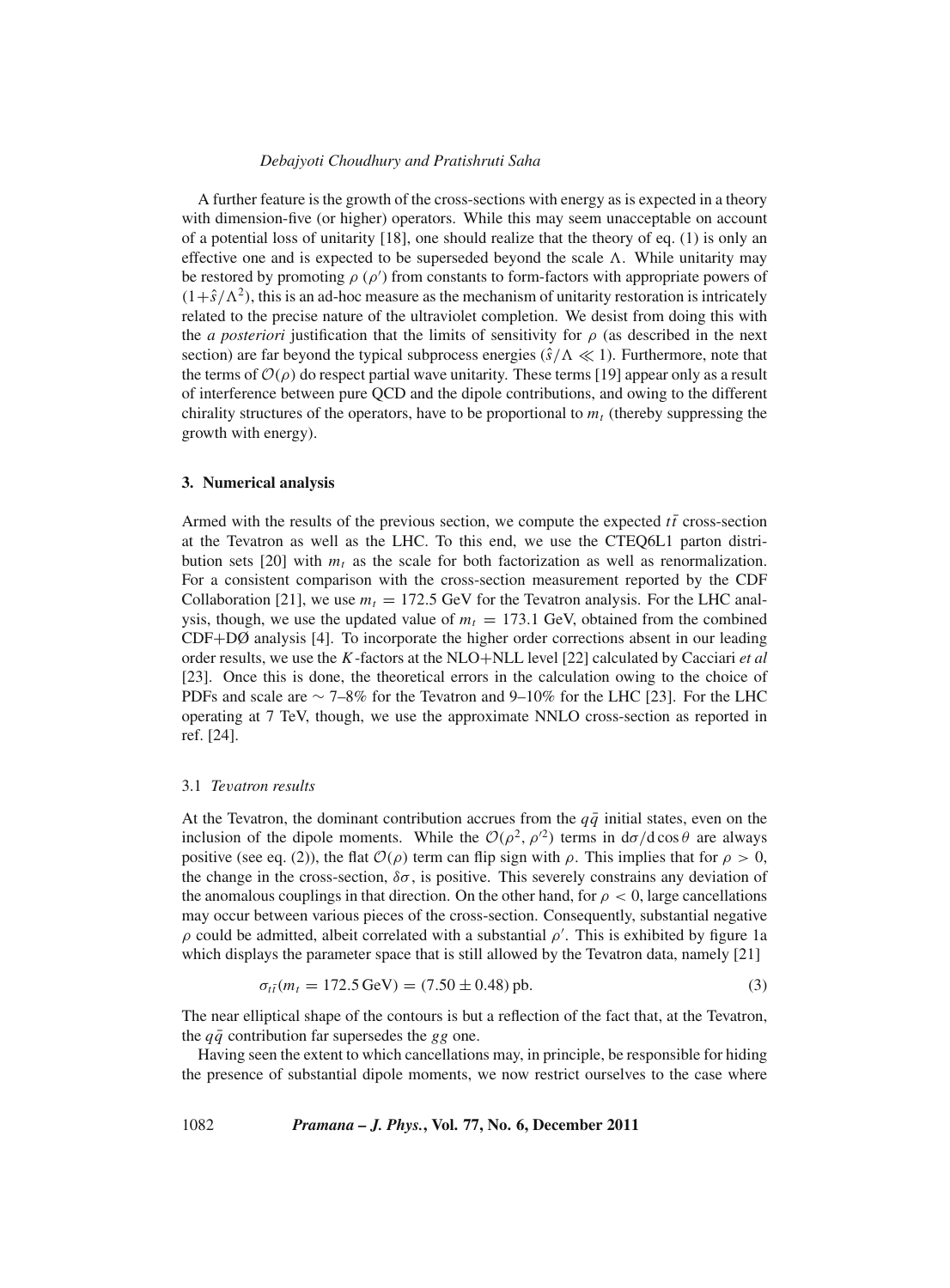*Probing top anomalous couplings*



**Figure 1.** (a) The region in  $(\rho/\Lambda)$ – $(\rho'/\Lambda)$  plane allowed by the Tevatron data [21] at **Example 1.** (**a**) The region in  $(\frac{p}{\Delta})-(\frac{p}{\Delta})$  plane anowed by the Tevatron ( $\sqrt{s} = 1.96$  TeV). The horizontal lines denote the CDF central value and the  $3-\sigma$  interval [21].

only one of  $\rho$  and  $\rho'$  may be non-zero. While this might seem a gross simplification, it is not really so. For one, with the chromomagnetic moment manifesting itself at  $O(\Lambda^{-1})$  and the chromoelectric moment appearing in the cross-sections only at  $O(\Lambda^{-2})$ , it is obvious that, for large  $\Lambda$ , the former would, typically, leave a larger imprint. Secondly, it is extremely unlikely that the couplings conspire to be just so that large cancellations take place. This is particularly true because, for a generic underlying ultraviolet completion, one would expect the chromoelectric moment operator to appear at a higher order of perturbation than the chromomagnetic one. On the other hand, the situation could be reversed if there is an underlying symmetry (*à la* the symmetry proposed in ref. [26] to account for neutrino magnetic moments) that prevents  $\rho$  from appearing while allowing a non-zero  $\rho'$ .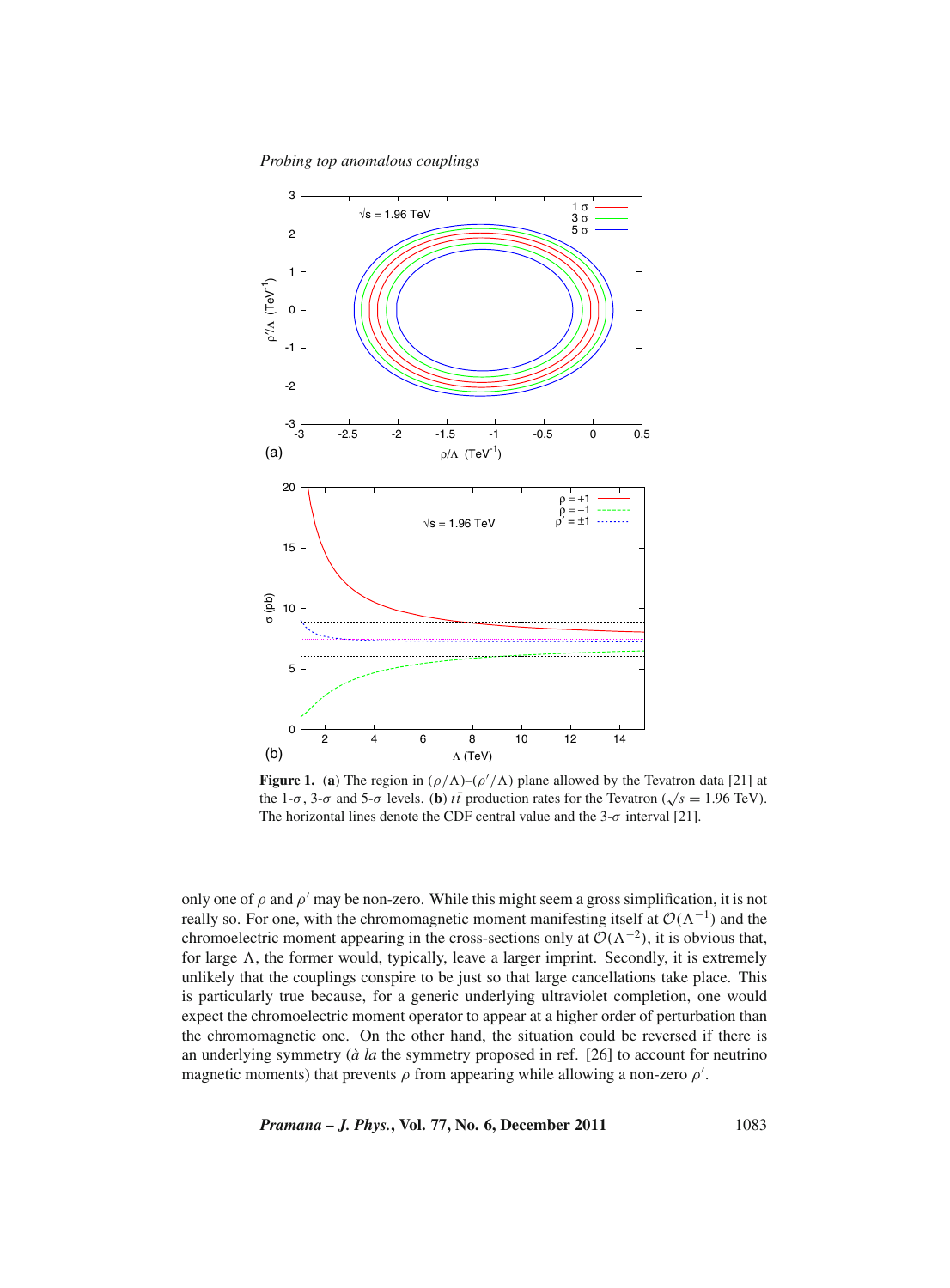If only one of the two couplings are to be non-zero, we may rescale  $\rho$ ,  $\rho' = 0, \pm 1$ and, thus, reduce the parameter space to one dimension ( $\Lambda$ ). Of course,  $\rho' = \pm 1$  are equivalent. Figure 1b exhibits the corresponding dependence of the total cross-section at the Tevatron on  $\Lambda$  for various combinations of  $(\rho, \rho')$ . For  $\rho = +1, -1$ , the nearmonotonic dependence on  $\Lambda$  is reflective of the dominance of the  $\mathcal{O}(\rho/\Lambda)$  term. This is particularly true for  $\Lambda/\rho \gtrsim 3$  TeV.

The low sensitivity to the chromoelectric moment is understandable in view of the fact that the corresponding contribution is suppressed by at least  $\Lambda^2$ . Furthermore, unlike in the case of the chromomagnetic moment, the  $q\bar{q} \rightarrow t\bar{t}$  cross-section in this case suffers an additional cancellation owing to the chirality structure (see eq. (2)). With *s*ˆ at the Tevatron being only slightly greater than  $4m_t^2$ , this cancellation is quite significant.

Note that, for  $\rho \neq 0$ , while figure 1a shows a second range (close to  $\rho/\Lambda \sim$  $-2.2$  TeV<sup>-1</sup>) consistent with experimental observation, the existence of the same is not apparent in figure 1b. As can be easily appreciated, for smaller  $\Lambda$ , the  $\mathcal{O}(\rho^2/\Lambda^2)$  term gets progressively more important, leading to a rapid growth in the total cross-section for  $\rho > 0$  and a cancellation between the two leading  $\Lambda$ -dependent terms for  $\rho < 0$ . Consequently, for smaller values of  $\Lambda$  (not shown in the plot), the lowest curve in figure 1b would actually suffer a turnaround, rendering it consistent with the measurements for a certain range of  $\Lambda$ . However, one should not be lead on too far by this. It is the  $\mathcal{O}(\Lambda^{-2})$ contributions that are largely responsible for this second region of consistency. On the other hand, the Lagrangian considered in eq. (1) contains only the lowest-dimensional anomalous operators of an effective theory. Higher-dimensional operators [27], if included in the Lagrangian, could change the behaviour of the cross-sections and hence the conclusions drawn from figure 1b. A closer examination of this issue (see figure 2) reveals that were we to neglect  $O(\Lambda^{-2})$  terms in eq. (2), the shape of the curves would indeed change considerably [28], but the limits on  $\Lambda$  for either of  $\rho = \pm 1$  would hardly alter. In other



**Figure 2.** Comparison of production rates obtained at the Tevatron with truncated cross-sections (up to  $\mathcal{O}(\Lambda^{-1})$ ; denoted by subscript  $\Lambda$  in the key) and full cross-sections (all orders in  $\Lambda$ ).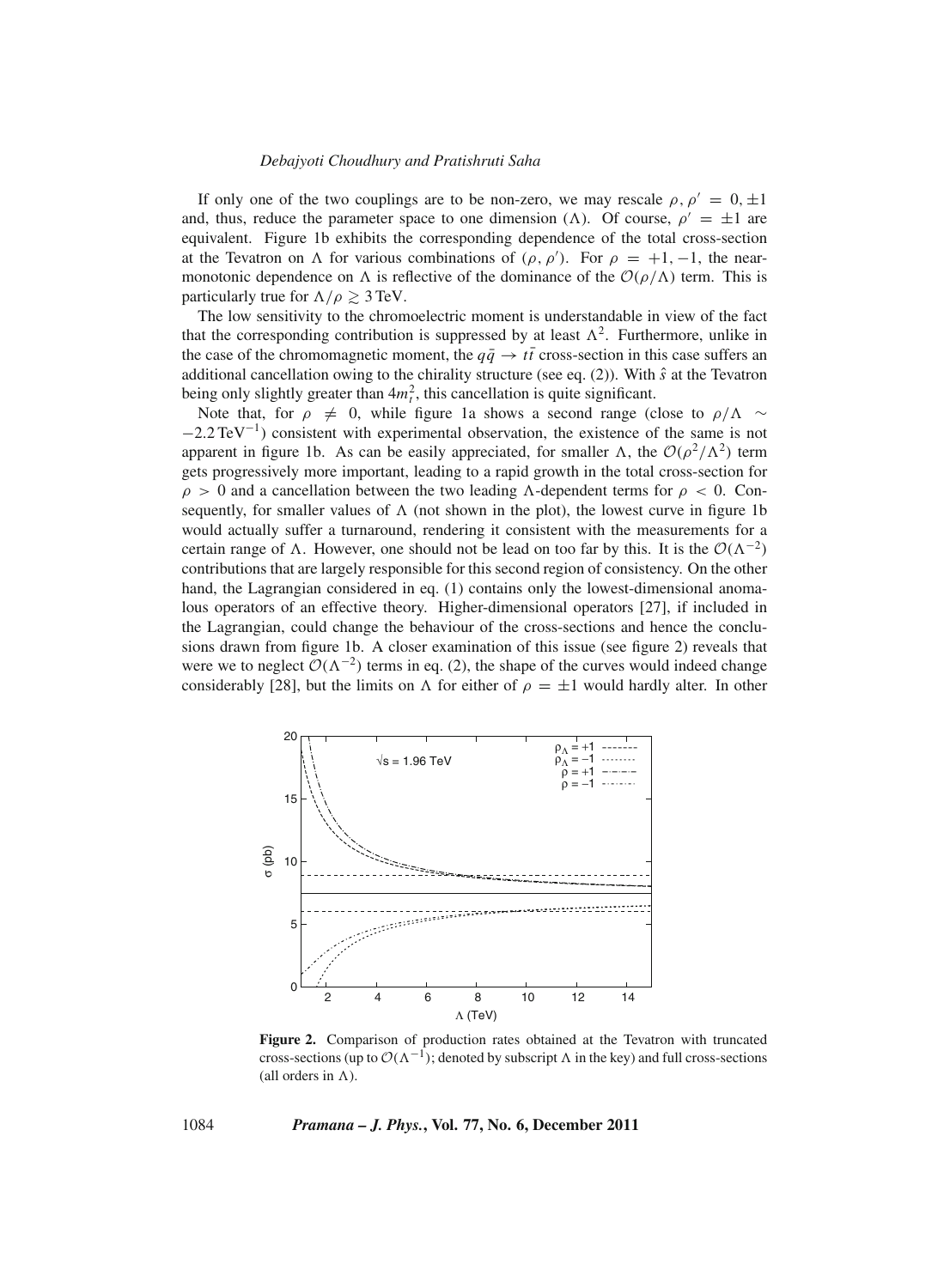words, the sensitivity limits are overwhelmingly dominated by the  $\mathcal{O}(\rho/\Lambda)$  terms, thus making them quite robust. In fact, the change in the limits from inclusion of higher-order terms are well below the theoretical errors from sources such as the dependence on the factorization/renormalization scales, choice of PDF etc. To be quantitative,  $\Lambda \lesssim 7400\,{\rm GeV}$ can be ruled out at 99% confidence level for the  $\rho = +1$  case. For  $\rho = -1$  on the other hand,  $\Lambda \leq 9000 \,\text{GeV}$  can be ruled out at the same confidence level. One expects similar sensitivity for  $\rho = +1$  and  $\rho = -1$ . The difference essentially owes its origin to the slight discrepancy between the SM expectations (as computed with our choices) and the experimental central value. Of course, restricting to  $O(\Lambda^{-1})$  eliminates  $\rho'$  altogether. However, sensitivity to  $\rho'$  may still be obtained by including absorptive pieces and/or by considering polarized scattering.

# 3.2 *LHC sensiti*v*ity*

At the LHC, it is the *gg* flux that rules the roost, especially at smaller *s*ˆ values. Moreover, at high centre-of-mass energies, the gluon-initiated cross-sections grow as  $\hat{s}/\Lambda^4$ , whereas the  $q\bar{q}$ -initiated cross-sections remain, at best, constant with  $\hat{s}$ . Consequently, it is fair to say that the  $gg \to t\bar{t}$  subprocess dominates throughout. In figure 3, we present the corresponding cross-sections at the LHC as a function of  $\Lambda$  for various values of the proton–proton



**Figure 3.**  $t\bar{t}$  production rates for the LHC as a function of the new physics scale  $\Lambda$ . (a) **corresponds to**  $\sqrt{s}$  = 7, (**b**)  $\sqrt{s}$  = 10 and (**c**)  $\sqrt{s}$  = 14 TeV. The horizontal lines show the SM expectation and the 10% and 20% intervals as estimates of errors in the measurement [29].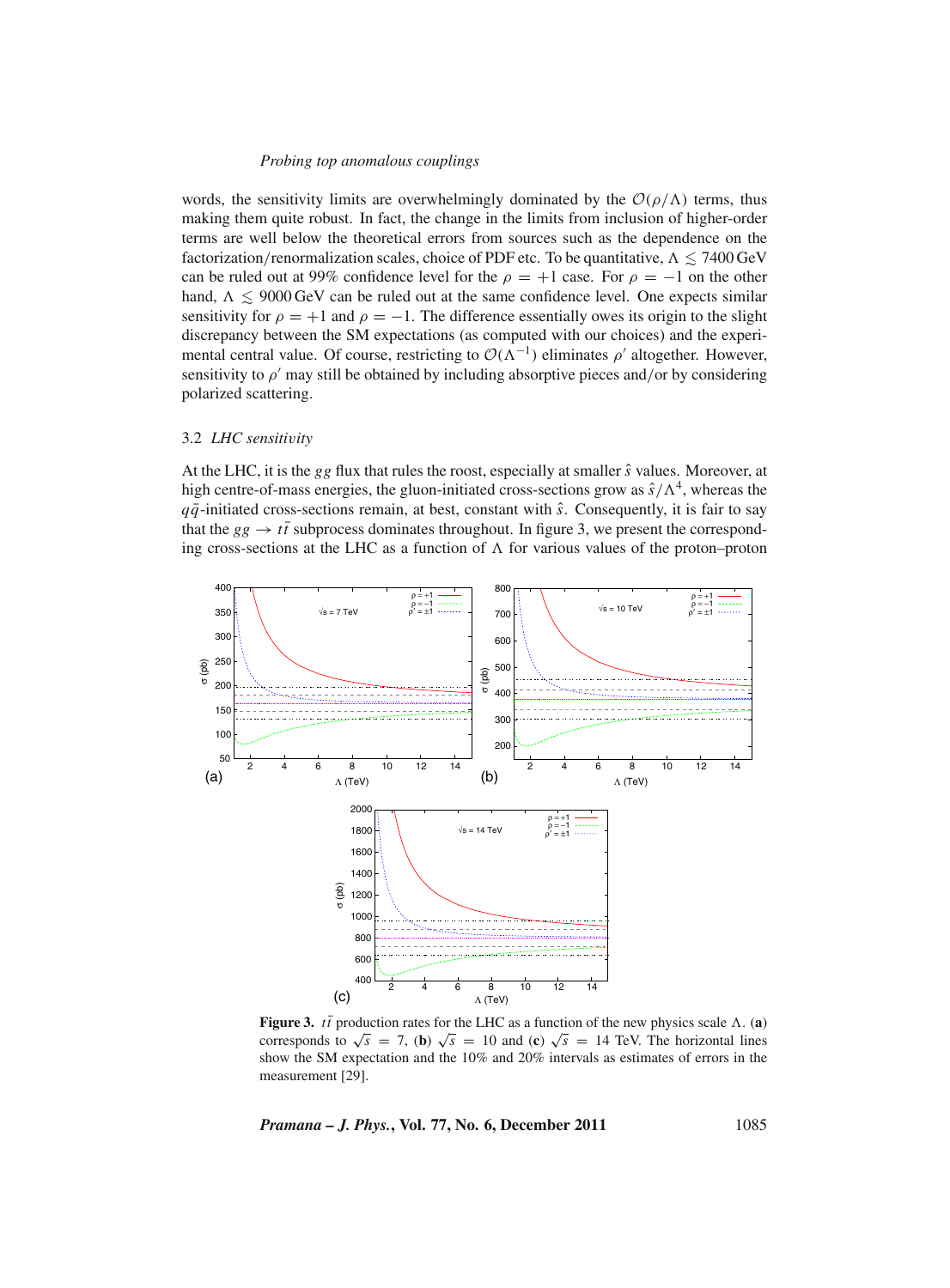centre-of-mass energy  $\sqrt{s}$ . In the absence of any data, we can only compare these with the SM expectations and the estimated errors. Experimental errors due to systematic and statistical uncertainties are expected to be between 20 and 30% for an integrated luminosity of 20 pb−<sup>1</sup> at <sup>√</sup>*<sup>s</sup>* = 10 TeV [29] (the errors for other values of <sup>√</sup>*<sup>s</sup>* are similar) and dominate the theoretical errors quoted earlier. Since experimental errors are expected to decrease with better calibration of the detectors and increase in statistics, we choose to display 10% (optimistic) and 20% error bars for comparison.

Setting bounds on the chromoelectric dipole moment now becomes possible. Much of this is due to the fact that the  $gg \to t\bar{t}$  amplitude is not as chirally suppressed as the this is due to the fact that the  $gg \to it$  amplitude is not as chirally suppressed as the  $q\bar{q} \to t\bar{t}$  one (see eq. (2)). For non-zero  $\rho'$ , even an early run of the LHC with  $\sqrt{s} =$ 7 TeV (figure 3a) would be sensitive to  $\Lambda \leq 2700 \,\text{GeV}$ . Unfortunately, the improvement of the sensitivity with the machine energy is marginal at best.

As for the chromomagnetic moment, the story is more complicated. For  $\rho = +1$ , naively a sensitivity up to about  $\Lambda \sim 10 \,\text{TeV}$  could be expected. A higher operative energy for the LHC renders it more suitable to the chromomagnetic moment as long as  $\rho = +1$ . This growth in sensitivity is a reflection of the growing importance of the higher-order (in  $\rho/\Lambda$ ) terms as the energy is increased [30]. However, the magnitude of the increase in sensitivity with the *pp* centre-of-mass energy is small. This can be understood by looking at eq. (2). The SM as well as the  $\mathcal{O}(\rho/\Lambda)$  terms in the cross-section fall with  $\hat{s}$ . At lower values of *s*ˆ, the SM piece falls faster. However, in the higher *s*ˆ regime, both have similar behaviour and thus the increase in sensitivity that can be obtained by increasing the centre-of-mass energy is only marginal.

For  $\rho = -1$ , on the other hand, the situation is reversed. The contrasting behaviour is easy to understand in terms of the constructive (destructive) interferences with the SM amplitude in the two cases. The aforementioned cancellation between various orders reappears in a more complicated guise even for the  $gg \to t\bar{t}$  case. On account of this, it appears that the best that the LHC can do is to rule out (for  $\rho = -1$ )  $\Lambda \le 8$  TeV. This, however, should be compared with the Tevatron results which have already ruled out  $\Lambda \lesssim 9\,\text{TeV}$ .

While the discussion above was based on the full cross-sections as listed in eq. (2), the situation changes somewhat if one were to truncate contributions beyond  $O(\Lambda^{-1})$ . In table 1, we display the bounds on  $\Lambda$  that may be reached, with and without such a truncation, for the three different stages of LHC operation. In reaching these bounds, we

**Table 1.** The values of  $\Lambda$  (in TeVs) that would lead to a 20% deviation in the cross-section from the SM expectations, for  $\rho = \pm 1$  and  $\rho' = 0$ . In each case, the limits are shown as calculated with the full cross-sections of eq. (2) as well as those obtained from the expressions truncated at the  $\mathcal{O}(\Lambda^{-1})$  level.

|                            | $\sqrt{s}$ = 7 TeV |              | $\sqrt{s} = 10 \,\text{TeV}$ |              | $\sqrt{s} = 14 \text{ TeV}$ |              |
|----------------------------|--------------------|--------------|------------------------------|--------------|-----------------------------|--------------|
|                            | Full.              | Trunc.       | Full.                        | Trunc.       | Full.                       | Trunc.       |
| $\rho = +1$<br>$\rho = -1$ | 10.20<br>8.00      | 9.20<br>9.20 | 10.45<br>7.95                | 9.25<br>9.25 | 10.50<br>7.85               | 9.30<br>9.30 |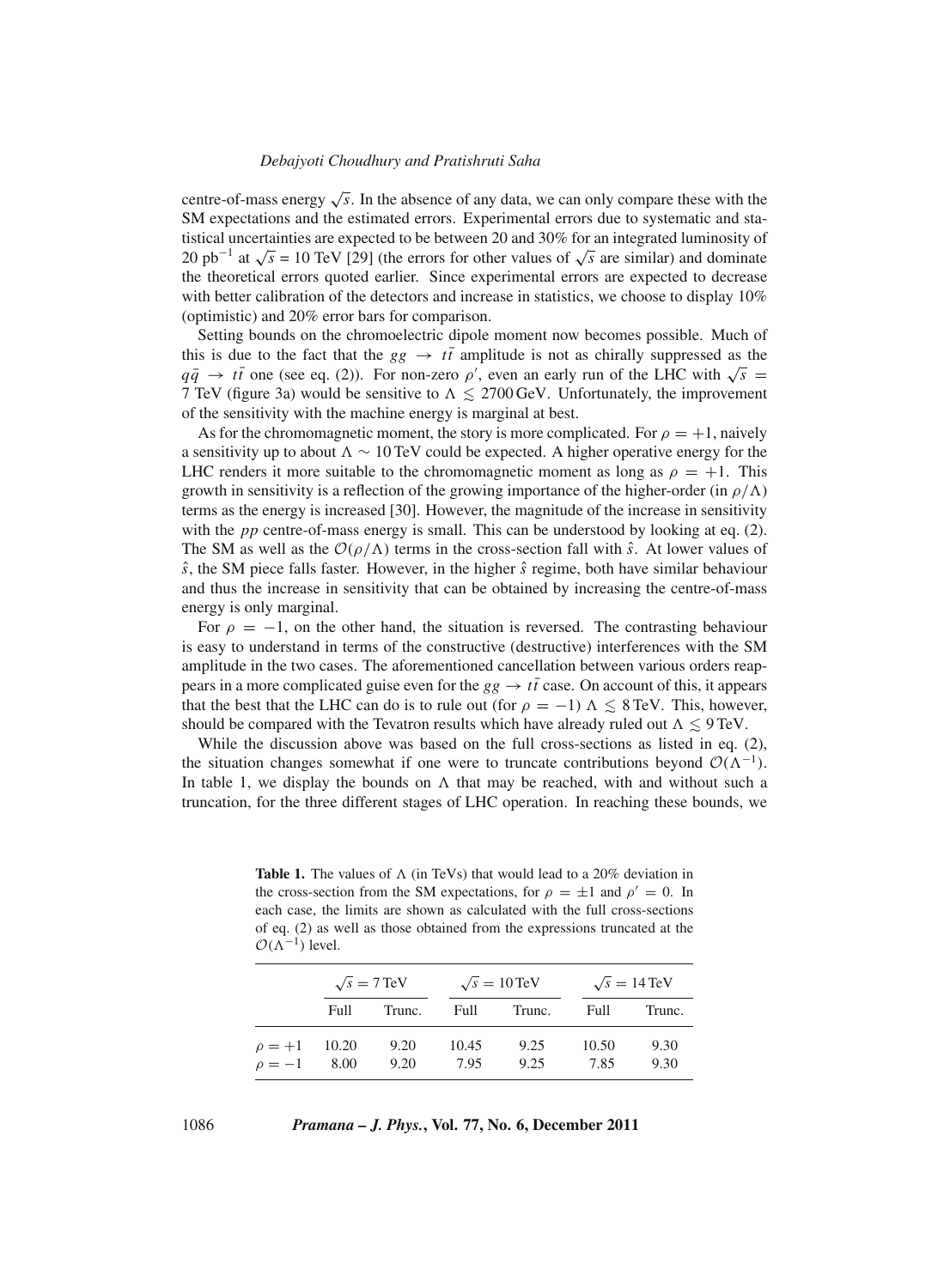have assumed that a 20% deviation constitutes a discernible shift. For  $\rho = +1$ , a small increase in sensitivity is obtained by increasing the machine energy, as with the untruncated cross-sections. The most interesting feature, however, is that for  $\rho = -1$ , with truncated cross-sections, one gets an improvement in the sensitivity on increasing the machine energy. This is contrary to the trend observed when the full cross-sections are considered. This is but yet another indication of the importance of the terms of order  $1/\Lambda^2$  and greater and their role in cancellations between various pieces in the cross-section at higher values of  $\hat{s}$ . However, owing to the nature of the *gg* and  $q\bar{q}$ -fluxes, most of the cross-section accrues from relatively smaller values of  $\hat{s}$ . Hence the magnitude of the change is tiny.

In fact, even with a several fold increase in the LHC energy, the sensitivity would not increase much. It is amusing to note that, if LHC were a  $p\bar{p}$  collider instead, the use of the full matrix-element-squared would have entailed a substantial increase in the sensitivity with energy, although the situation for the truncated case would have remained quite similar. The use of the full matrix elements would have entailed using subprocess crosssections that grow with  $\hat{s}$ . In the present situation, this has been offset by the rapidly falling antiquark and gluon densities at large *x*-values. For a  $p\bar{p}$  collider, the  $\bar{q}$  densities would not fall off so fast, resulting in a growth of the cross-section. On the other hand, by truncating the cross-section to  $\mathcal{O}(\rho)$ , we essentially ensure that the subprocess cross-sections do not violate unitarity. The truncated subprocess cross-sections actually fall with *s*ˆ at approximately the same rate as the SM ones. This ensures that the relative deviation does not grow even with an increase in the  $p\bar{p}$  centre-of-mass energy.

### 3.3 *Use of differential distributions*

So far, we have only considered the total  $t\bar{t}$  cross-section and the deviations therein as a possible signal for the existence of anomalous dipole moments. There exist other observables that can be constructed and studied even in the complex detector environment of a hadron collider. The invariant mass distribution of the final-state particles is one such. In 2009, the CDF Collaboration reported the first measurement of the  $t\bar{t}$  invariant mass  $(m_{t\bar{t}})$ distribution [31]. These data can be used to put further constraints on  $\rho$  and  $\rho'$  values.

The CDF Collaboration reports the measurement in 9 bins between 0 and 1400 GeV (figure 1 and table III in ref. [31]) assuming  $m_t = 175$  GeV with 2.7 fb<sup>-1</sup> worth data. Note that the first bin which extends in the range 0–350 GeV also has a non-zero number of events, an artefact of experimental errors associated with the reconstruction of the  $t\bar{t}$ events as well as of effects due to final-state radiation. For our analysis, we exclude this bin. The experimental effects are simulated so that the  $m_{t\bar{t}}$  distribution for the SM matches with the CDF expectations. As a statistic, we consider a  $\chi^2$  defined through

$$
\chi^2 = \sum_{i=2}^9 \left( \frac{\sigma_i^{\text{th}} - \sigma_i^{\text{obs}}}{\delta \sigma_i} \right)^2,
$$

where the sum runs over the bins and  $\sigma_i^{\text{th}}$  is the number of events expected in a given theory (defined by the values of  $\rho$ ,  $\rho'$ ,  $\Lambda$ ) in a particular bin.  $\sigma_i^{obs}$  and  $\delta \sigma_i$ , on the other hand, are the observed event numbers and the errors therein. The  $\chi^2$  values thus obtained are plotted in figure 4 as a function of  $\Lambda$ .

*Pramana – J. Phys.***, Vol. 77, No. 6, December 2011** 1087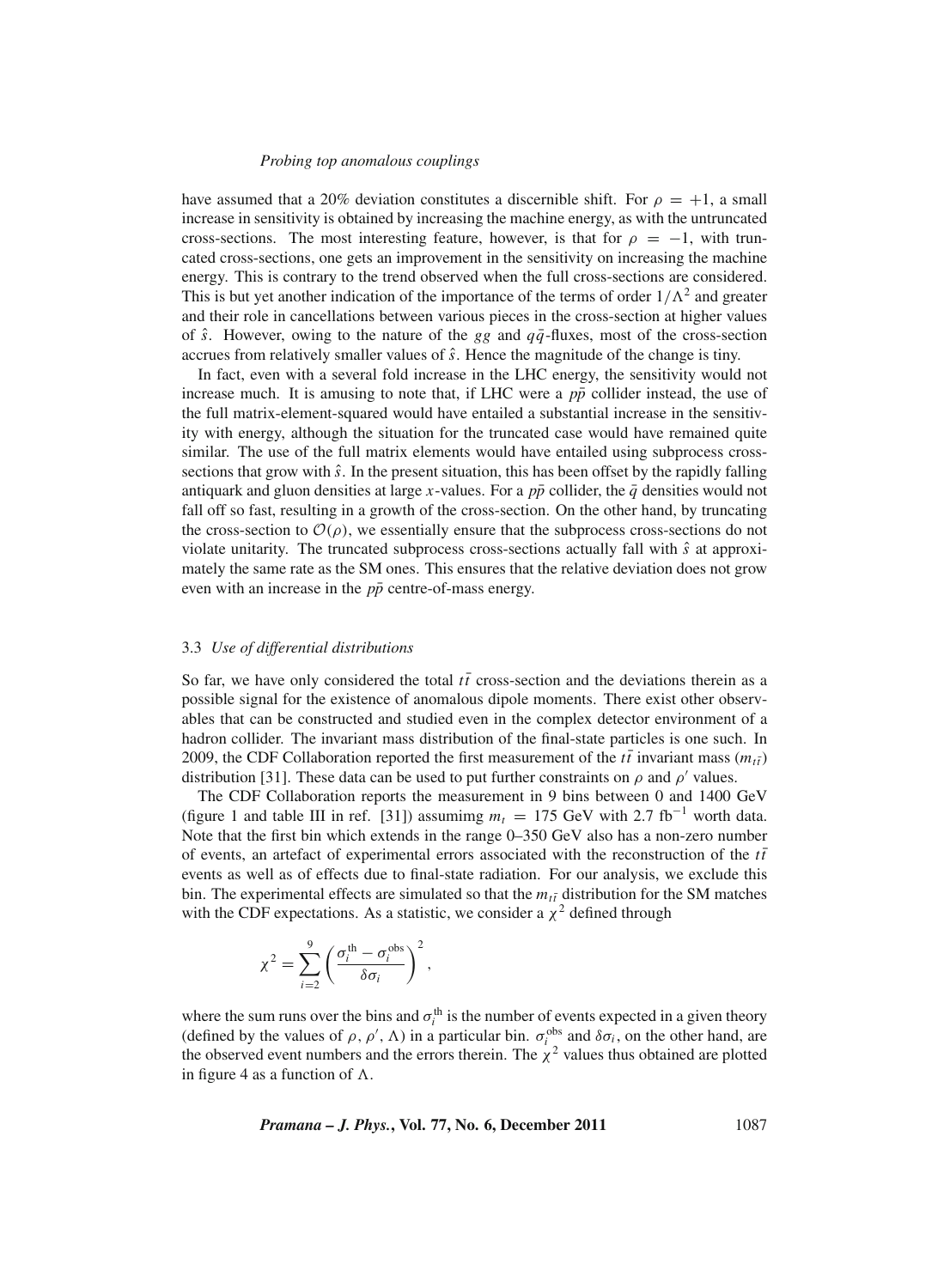*Debajyoti Choudhury and Pratishruti Saha*



**Figure 4.**  $\chi^2$  per degree of freedom.

It is interesting to note that the  $\rho = -1$  case gives a better fit than the SM, over a large range of  $\Lambda$  values. Thus the data could be claimed to favour such a scenario! On the other hand,  $\rho = +1$  is now strongly disfavoured for much higher values of  $\Lambda$ , thereby exhibiting the aforeclaimed enhanced sensitivity of the  $m_{t\bar{t}}$  distribution. Even for the chromoelectric moment case ( $\rho' \neq 0$ ), the increase in sensitivity is evident. However, in all of this, we wish to tread with caution. This distribution has been constructed on the basis of only  $2.7$  fb<sup>-1</sup> of data. Robust limits may be obtained once more statistics has been accumulated and a more realistic simulation, with the inclusion of the effects of dipole moment terms, has been carried out.

At the LHC too, differential distributions will have a role to play in enhancing the sensitivity to different kinds of new physics scenarios and discriminating between them. From figure 3b one can see that in *pp* collisions at  $\sqrt{s} = 10$  TeV, various combinations  $(\rho, \rho') = (1, 0), (0, \pm 1)$  may give rise to positive deviations of the order of, say 15–20% in the total cross-section, albeit for wildly different values of  $\Lambda$ . How can one distinguish between them? To answer this question, we once again turn to the invariant mass distribution and consider the full set of expressions of eq. (2), rather than the truncated ones. As figure 5a shows, the distributions do indeed diverge significantly for large  $m_{t\bar{t}}$ . The two anomalous cross-sections depicted are roughly equal and deviate by approximately 20% from the SM one. One might argue though that small differences in the spectrum could (a) rise from various effects within the SM and/or experimental resolutions and (b) get washed away as a result of poor statistics. The second objection is countered by the observation that significant deviations are associated with a sizable event rate, even for a moderate value of the integrated luminosity. This deviation is emphasized further if one considers the ratio

$$
\left(\frac{1}{\sigma} \frac{d\sigma}{dm_{t\bar{t}}}\right) / \left(\frac{1}{\sigma_{SM}} \frac{d\sigma_{SM}}{dm_{t\bar{t}}}\right).
$$
\n(4)

This observable has the benefit of using normalized quantities so that some of the systematic errors such as those due to luminosity measurements or lack of precise knowledge of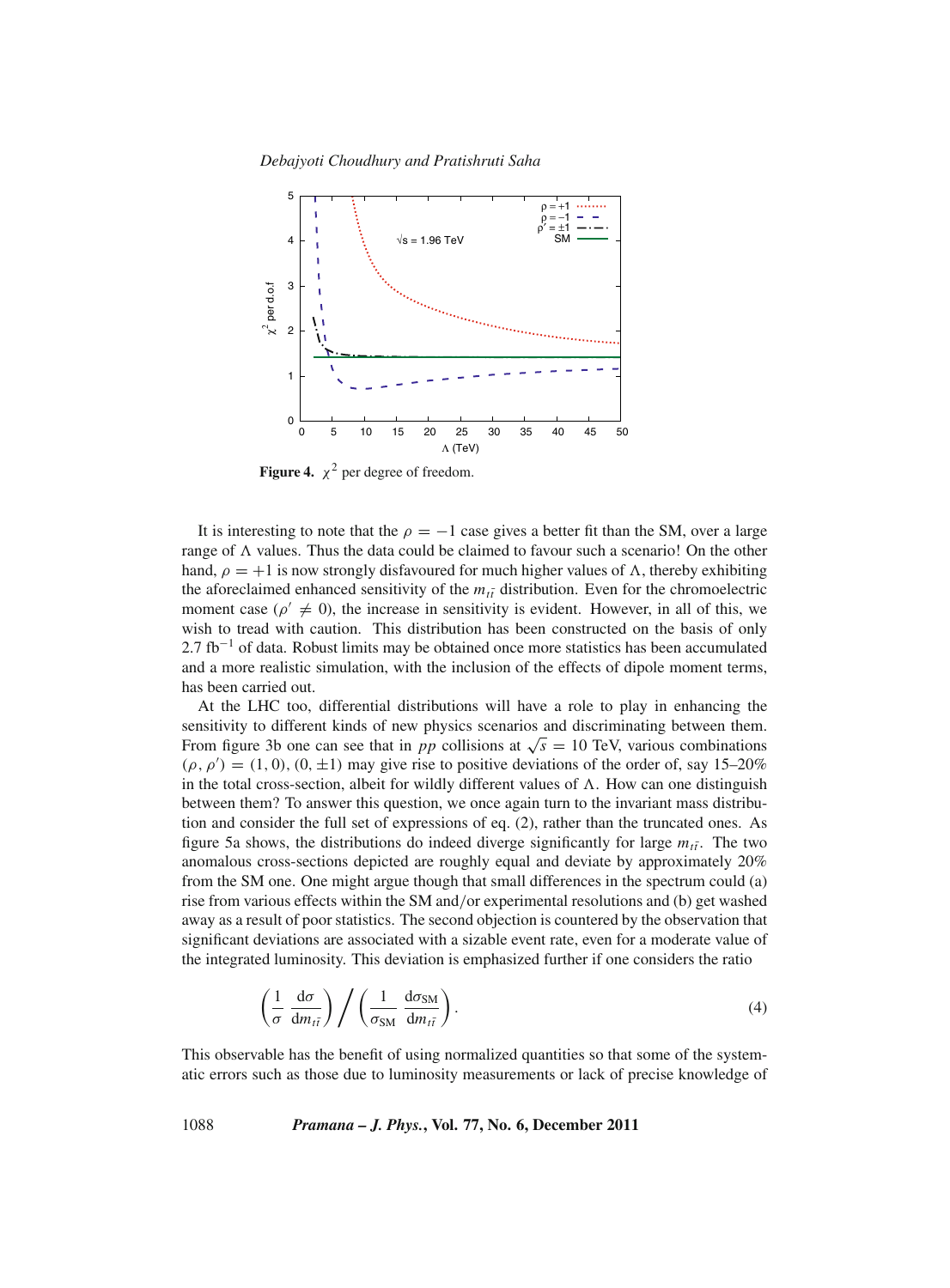*Probing top anomalous couplings*



**Figure 5.** (a) The  $m_{t\bar{t}}$  spectrum for the LHC at  $\sqrt{s} = 10$  TeV along with the 1- $\sigma$ Gaussian error bar for the SM. (**b**) The ratio of the normalized  $m_{t\bar{t}}$  spectra (see eq. (4)). In each case, the two anomalous sets refer to  $(\rho, \rho', \Lambda) = (+1, 0, 11 \text{ TeV})$  and  $(0, \pm 1, 3 \text{ TeV})$  respectively. An integrated luminosity of 300 pb<sup>-1</sup> has been assumed.

the parton densities are largely removed. As a perusal of figure 5b shows, the qualitative differences between the cases stand out starkly. It should be noted that the fact of the normalized distribution for the  $\rho = +1$  case being very closely aligned with the SM one is not accidental, but just a consequence of the fact that it corresponds to a larger value of  $\Lambda$  compared to the other case. Consequently, the new physics contribution is dominated by the  $\mathcal{O}(\rho/\Lambda)$  piece, the  $m_{t\bar{t}}$  behaviour for which is quite similar to that for the SM piece. The other parameter space point corresponding to a much smaller value of  $\Lambda$  and the  $\mathcal{O}(\rho^2/\Lambda^2)$ piece, which now plays an important role, has a very different  $m_{t\bar{t}}$  dependence.

Such distinctions can also be made using other kinematic variables such as transverse momentum and difference in the rapidities of  $t$  and  $\bar{t}$ . However, they do not prove to be any more sensitive than the  $m_{t\bar{t}}$  distribution.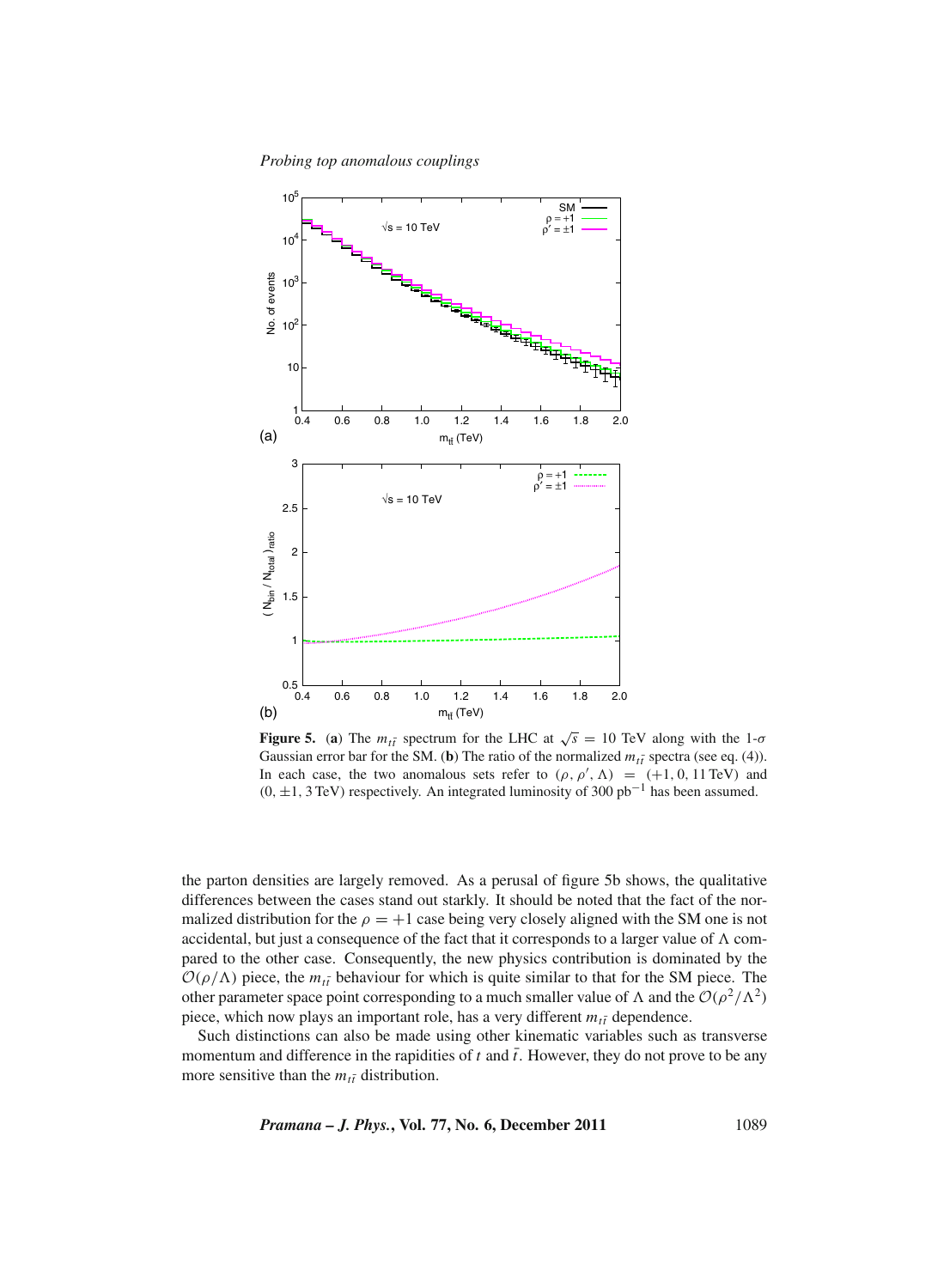## **4. Summary**

In a large class of models, the top quark may have a substantial anomalous chromomagnetic and/or chromoelectric dipole moments. The presence of such moments can lead to sizable deviations in  $t\bar{t}$  production cross-sections at hadron colliders. A comparison with the Tevatron data, thus, serves to impose significant constraints on the parameter space. While fortuitous cancellations between different contributions to the total cross-section can serve to allow for sizable values of such couplings, the adoption of the more conservative effective field theory language implies that the Tevatron measurement of  $\sigma_{t\bar{t}}$  alone tells that the corresponding new physics scale should be larger than ∼ 7 TeV.

The use of the invariant mass spectrum presents an intriguing prospect. On the one hand, this results in far more severe restriction on the positive values of the chromomagnetic moment. On the other hand, for moderate negative values of the same, the resultant spectrum is found to approximate the CDF data to a better extent than the SM. While it is premature to claim this to be a discovery of a non-zero chromomagnetic dipole moment for the top, it, nevertheless, points to the need of understanding the spectrum better as well as to perform a more detailed analysis.

At the LHC, understandably, it would be possible to probe smaller values of such couplings. However, the improvement is not likely to be a qualitative one (new physics scale  $\Lambda \sim 10 \,\text{TeV}$ ) unless the errors on the  $t\bar{t}$  cross-sections, both theoretical and experimental, can be reduced significantly. Interestingly, with the relative deviation in the total crosssection (due to new physics) being only very weakly dependent on  $\sqrt{s}$ , an increase in the accumulated luminosity is likely to lead to better constraints than an increase in the operating energy of the machine. Furthermore, a larger sample size would allow a more detailed use of the differential distributions (such as the  $m_{t\bar{t}}$  one), leading to an even more enhanced sensitivity. Indeed, it seems possible that this could even be used to distinguish between different operators that result in identical deviations in the total cross-section.

*Note added:* As this paper was being finalized, ref. [32] appeared as a preprint. Our expressions are in agreement with those in ref. [32]. Bearing in mind that we use different computational methods, have different choices of parton densities and use different methods to account for NLO effects, our projected cross-sections can also be said to be in reasonable agreement.

While this paper was being reviewed, the ATLAS [33] and the CMS [34] Collaborations announced their measurements of  $t\bar{t}$  cross-sections at the LHC. Combining an analysis of 36 (3) pb<sup>−</sup><sup>1</sup> data in the semileptonic (dilepton) decay modes, CMS quotes σ*tt* ¯ = [158 ±  $10(stat) \pm 15(syst) \pm 6(lumi)$ ] pb. Similarly, analysing 35 pb<sup>-1</sup> data in similar modes, the ATLAS Collaboration has  $\sigma_{t\bar{t}} = [180 \pm 9 \text{(stat)} \pm 15 \text{(syst)} \pm 6 \text{(lumi)}]$  pb. With the approximate next-to-next-to-leading order (NNLO) cross-section, as calculated in ref. [24] being

$$
\sigma_{t\bar{t}} = 163^{+7}_{-5} \text{(scale)} \pm 9 \text{(PDF)} \text{ pb} = 163^{+11}_{-10} \text{ pb},
$$

both the measurements are in accordance with the SM value, and consistent with each other. It is interesting to note that the combined  $2\sigma$  experimental uncertainty is already at the 15% mark. Thus, the bounds as derived from this data would already be competitive with those obtained from the Tevatron. However, given the theoretical and experimental uncertainties, we feel that it is still too premature to derive any such stringent and definitive limits.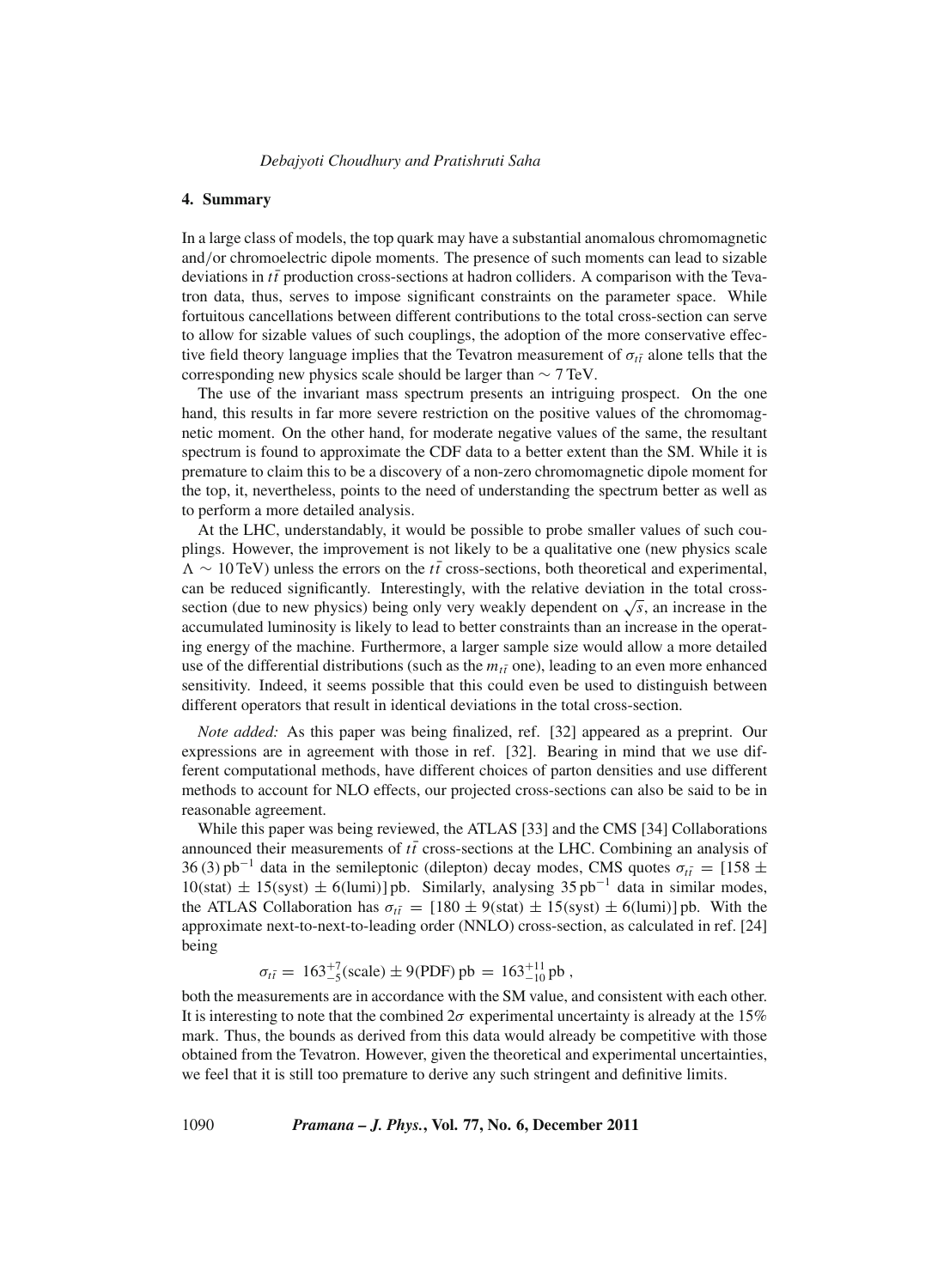# **Acknowledgement**

DC acknowledges support from the Department of Science and Technology, India under project number SR/S2/RFHEP-05/2006. PS would like to thank CSIR, India for assistance under JRF Grant 09/045(0736)/2008-EMR-I.

### **References**

- [1] We do not consider the neutrinos here as even the nature of their mass term is, as yet, uncertain. Were they to be purely Dirac ones, the hierarchy worsens.
- [2] R S Chivukula, M Narain and J Womersley, pages 1258–1264 of *Rev. Particle Phys*. C Amsler *et al*. [Particle Data Group Collaboration], *Phys. Lett*. **B667**, 1 (2008) G Bhattacharyya, arXiv:0910.5095 G Isidori, arXiv:0911.3219
- [3] C Amsler *et al*, Review of Particle Physics Particle Data Group, http://pdg.lbl.gov/
- [4] The Tevatron Electroweak Working Group, arXiv:0903.2503
- [5] CDF Collaboration: Z G Unalan, *Nucl. Phys. B (Proc. Suppl.)* **177–178**, 297 (2008)
- [6] J A Aguilar-Saavedra, *Nucl. Phys.* **B812**, 181 (2009), arXiv:0811.3842
- [7] C T Hill, *Phys. Lett.* **B266**, 419 (1991); *Phys. Lett.* **B345**, 483 (1995) W Buchmuller and D Wyler, *Nucl. Phys.* **B268**, 621 (1986) C Arzt, M B Einhorn and J Wudka, *Nucl. Phys.* **B433**, 41 (1995), arXiv:hep-ph/9405214
- [8] N Arkani-Hamed, A G Cohen and H Georgi, *Phys. Lett.* **B513**, 232 (2001) For reviews, see, for example, M Schmaltz and D Tucker-Smith, *Ann. Re*v*. Nucl. Part. Sci.* **55**, 229 (2005); M Perelstein, *Prog. Part. Nucl. Phys.* **58**, 247 (2007) and references therein.
- [9] C Csaki, J Hubisz, G D Kribs, P Meade and J Terning, *Phys. Re*v*.* **D67**, 115002 (2003); *Phys. Re*v*.* **D68**, 035009 (2003) J L Hewett, F J Petriello and T G Rizzo, *J. High Energy Phys.* **0310**, 062 (2003) M C Chen and S Dawson, *Phys. Re*v*.* **D70**, 015003 (2004) W Kilian and J Reuter, *Phys. Re*v*.* **D70**, 015004 (2004) Z Han and W Skiba, *Phys. Re*v*.* **D71**, 075009 (2005)
- [10] T Appelquist, H C Cheng and B A Dobrescu, *Phys. Re*v*.* **D64**, 035002 (2001), arXiv:hepph/0012100
- [11] I Antoniadis, *Phys. Lett.* **B246**, 377 (1990) N Arkani-Hamed and M Schmaltz, *Phys. Re*v*.* **D61**, 033005 (2000), arXiv:hep-ph/9903417
- [12] R Barbieri, L J Hall and Y Nomura, *Phys. Re*v*.* **D63**, 105007 (2001), arXiv:hep-ph/0011311 G Cacciapaglia, M Cirelli and G Cristadoro, *Nucl. Phys.* **B634**, 230 (2002), arXiv:hepph/0111288
- [13] J L Hewett and T G Rizzo, *Phys. Rep.* **183**, 193 (1989) G Bhattacharyya, D Choudhury and K Sridhar, *Phys. Lett.* **B355**, 193 (1995), arXiv:hepph/9504314
- [14] D Atwood, A Aeppli and A Soni, *Phys. Re*v*. Lett.* **69**, 2754 (1992) T G Rizzo, DPF Conf.1994:0717-720 (QCD161:A6:1994) arXiv:hep-ph/9407366 D Atwood, A Kagan and T G Rizzo, *Phys. Re*v*.* **D52**, 6264 (1995), arXiv:hep-ph/9407408 P Haberl, O Nachtmann and A Wilch, *Phys. Re*v*.* **D53**, 4875 (1996), arXiv:hep-ph/9505409 K Cheung, *Phys. Re*v*.* **D53**, 3604 (1996), arXiv:hep-ph/9511260 T G Rizzo, *Proceedings of 1996 DPF*/*DPB Summer Study on New Directions for High-Energy Physics* (Snowmass 96), arXiv:hep-ph/9609311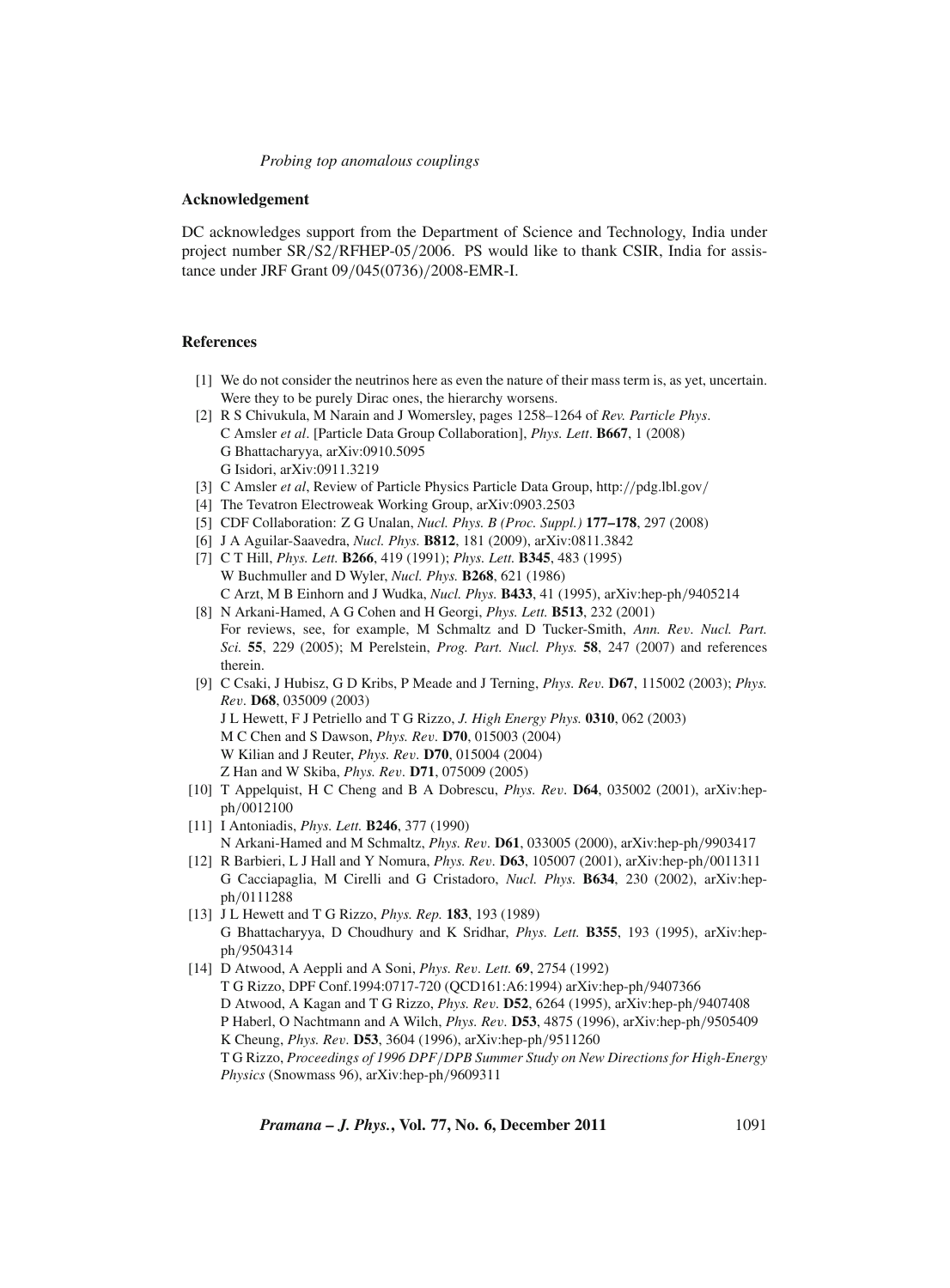S Y Choi, C S Kim and J Lee, *Phys. Lett.* **B415**, 67 (1997), arXiv:hep-ph/9706379 B Grzadkowski, B Lampe and K J Abraham, *Phys. Lett.* **B415**, 193 (1997), arXiv:hepph/9706489 B Lampe, *Phys. Lett.* **B415**, 63 (1997), arXiv:hep-ph/9709493 H Y Zhou, *Phys. Re*v*.* **D58**, 114002 (1998), arXiv:hep-ph/9805358 K Hikasa, K Whisnant, J M Yang and Bing-Lin Young, *Phys. Re*v*.* **D58**, 114003 (1998), arXiv:hep-ph/9806401 K Ohkuma, arXiv:hep-ph/0105117 R Martinez and J A Rodriguez, *Phys. Re*v*.* **D65**, 057301 (2002), arXiv:hep-ph/0109109 J Sjolin, *J. Phys.* **G29**, 543 (2003) D Atwood, S Bar-Shalom, G Eilam and A Soni, *Phys. Rep.* **347**, 1 (2001), arXiv:hepph 0006032 [15] Note that, while this vertex has occasionally been dropped or modified in literature, its

- inclusion is necessary for the  $gg \to t\bar{t}$  amplitude to be a gauge invariant one. [16] O Antipin and G Valencia, *Phys. Re*v*.* **D79**, 013013 (2009), arXiv:0807.1295
- S K Gupta, A S Mete and G Valencia, *Phys. Re*v*.* **D80**, 034013 (2009), arXiv:0905.1074
- [17] CDF Public Note 9824, A measurement of  $t\bar{t}$  spin correlations coefficient in 2.8 fb1 dilepton candidates, http://www-cdf.fnal.gov/physics/new/top/2009/tprop/spincorr/ F Hubaut, E Monnier, P Pralavorio, K Smolek and V Simak, *Eur. Phys. J.* **C44S2**, 13 (2005), arXiv:hep-ex/0508061
- [18] Note that  $\rho$  and  $\rho'$  lead to identical unitarity-breaking terms, a consequence of the fact that the difference between them necessarily has to be translated to subdominant terms.
- [19] And, similarly, those of  $\mathcal{O}(\rho^3, \rho \rho^2)$ .
- [20] J Pumplin, D R Stump, J Huston, H L Lai, P Nadolsky and W K Tung, *J. High Energy Phys.* **0207**, 012 (2002), arXiv:hep-ph/0201195
- [21] CDF Public Note 9913, CDF: Combination of top pair production cross section results, http://www-cdf.fnal.gov/physics/new/top/2009/xsection/ttbar\_combined\_46invfb/
- [22] In the absence of a similar calculation incorporating anomalous dipole moments, we use the same *K*-factor as obtained for the SM case. While this is not entirely accurate, given the fact that the colour structure is similar and drawing from experience with analogous calculations for higher-dimensional operators [25], the error associated with this approximation is not expected to be large.
- [23] M Cacciari, S Frixione, M L Mangano, P Nason and G Ridolfi, *J. High Energy Phys.* **0809**, 127 (2008), arXiv:0804.2800 *See also,* S Moch and P Uwer, *Phys. Re*v*.* **D78**, 034003 (2008), arXiv:0804.1476 N Kidonakis and R Vogt, *Phys. Re*v*.* **D78**, 074005 (2008), arXiv:0805.3844
- [24] N Kidonakis, *Phys. Re*v*.* **D82**, 114030 (2010), arXiv:1009.4935
- [25] P Mathews, V Ravindran and K Sridhar, *J. High Energy Phys.* **0408**, 048 (2004), arXiv:hepph/0405292 P Mathews, V Ravindran, K Sridhar and W L van Neerven, *Nucl. Phys.* **B713**, 333 (2005),

arXiv:hep-ph/0411018

D Choudhury, S Majhi and V Ravindran, *J. High Energy Phys.* **0601**, 027 (2006), arXiv:hepph/0509057

[26] L B Okun, M B Voloshin and M I Vysotsky, *So*v*. J. Nucl. Phys.* **44**, 440 (1986), (*Yad. Fiz.* **44**, 677 (1986))

K S Babu and R N Mohapatra, *Phys. Re*v*. Lett.* **63**, 228 (1989) D Choudhury and U Sarkar, *Phys. Lett.* **B235**, 113 (1990)

[27] K Whisnant, J M Yang, B L Young and X Zhang, *Phys. Re*v*.* **D56**, 467 (1997), arXiv:hepph/9702305

J M Yang and B L Young, *Phys. Re*v*.* **D56**, 5907 (1997), arXiv:hep-ph/9703463